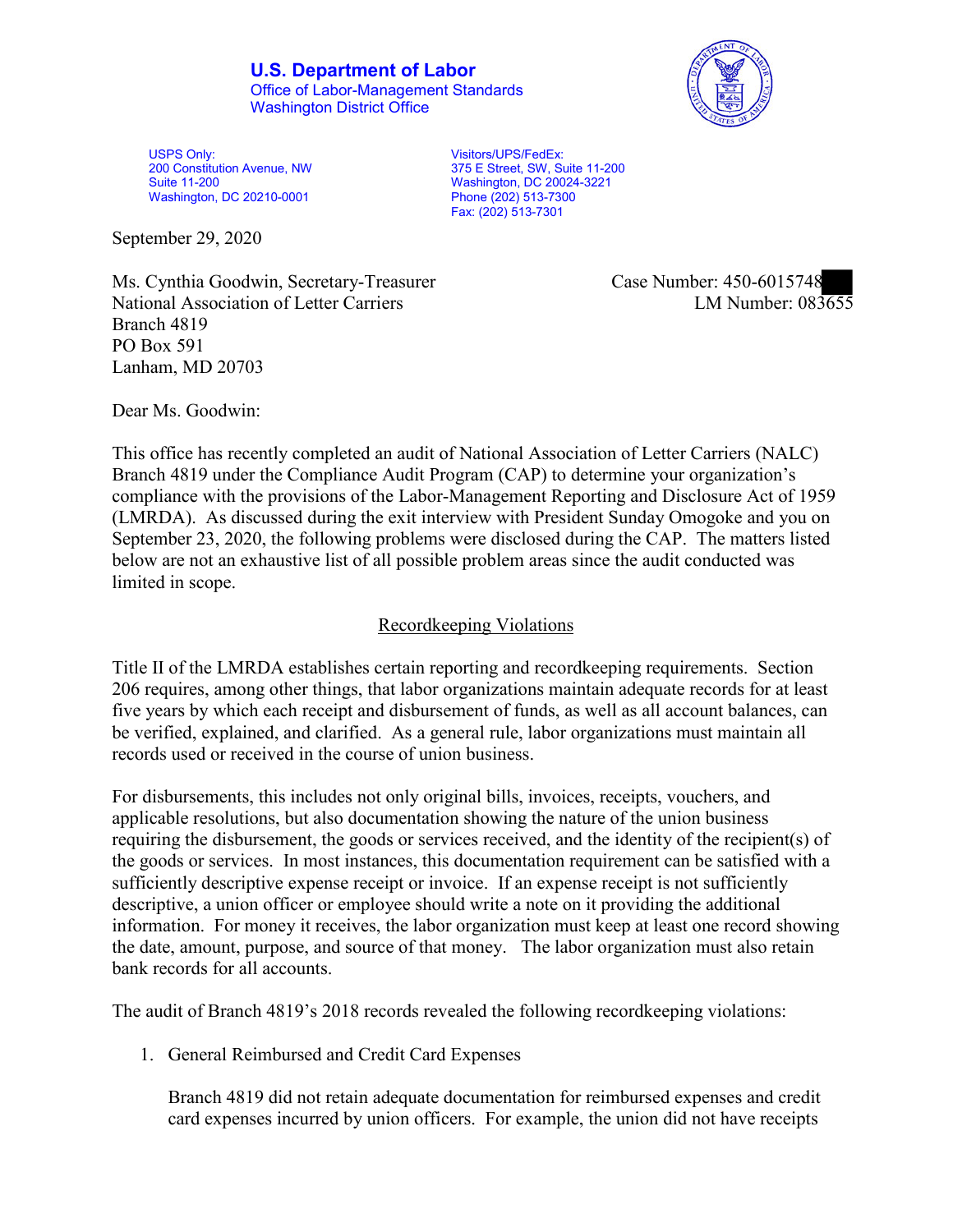union also did not retain receipts for a reimbursement to a member for picnic expenses. for credit card purchases at Petals, Ribbons, and Beyond and BJs, among others. The

 all disbursements. The president and treasurer (or corresponding principal officers) of As noted above, labor organizations must retain original receipts, bills, and vouchers for your union who are required to sign your union's LM report, are responsible for properly maintaining union records.

2. Failure to Maintain Receipt Records

Branch 4819 did not maintain records for some of the receipts they received from the National. For example, Branch 4819 did not maintain several of the quarterly annuity withholding rosters. Union receipts records must include adequate identification of all money the union receives. The records should show the date and amount received, and the source of the money.

3. Information not Recorded in Meeting Minutes

 to come up with a proposed budget for the following year. Article X, Section I of the prepare and submit a budget to be approved or amended at the December general During the audit, you advised OLMS that the executive board meets annually in October Branch 4819 bylaws requires that the president, with the help of the executive board, membership meeting for the following calendar year. The NALC 4819 executive board did not maintain meeting minutes of the executive board meeting. Minutes of all membership or executive board meetings must report any disbursements authorizations made at those meetings.

4. Lack of Itemized Salary Payments

 Branch 4819 did not maintain records of the gross salary amounts for officers to verify that the salaries reported in Item 24 (All Officer and Disbursements to Officers) of the LM-3 were the authorized amount and therefore were correctly reported. The union must keep a record, such as a payroll statements, to show the gross salary amount each officer received and all deductions from the salary.

Based on your assurance that Branch 4819 will retain adequate documentation in the future, OLMS will take no further enforcement action at this time regarding the above violations.

## Reporting Violations

The audit disclosed a violation of LMRDA Section 201(b), which requires labor organizations to file annual financial reports accurately disclosing their financial condition and operations. The Labor Organization Annual Report, Form LM-3, filed by Branch 4819 for the fiscal year ended December 31, 2018 was deficient in the following areas: